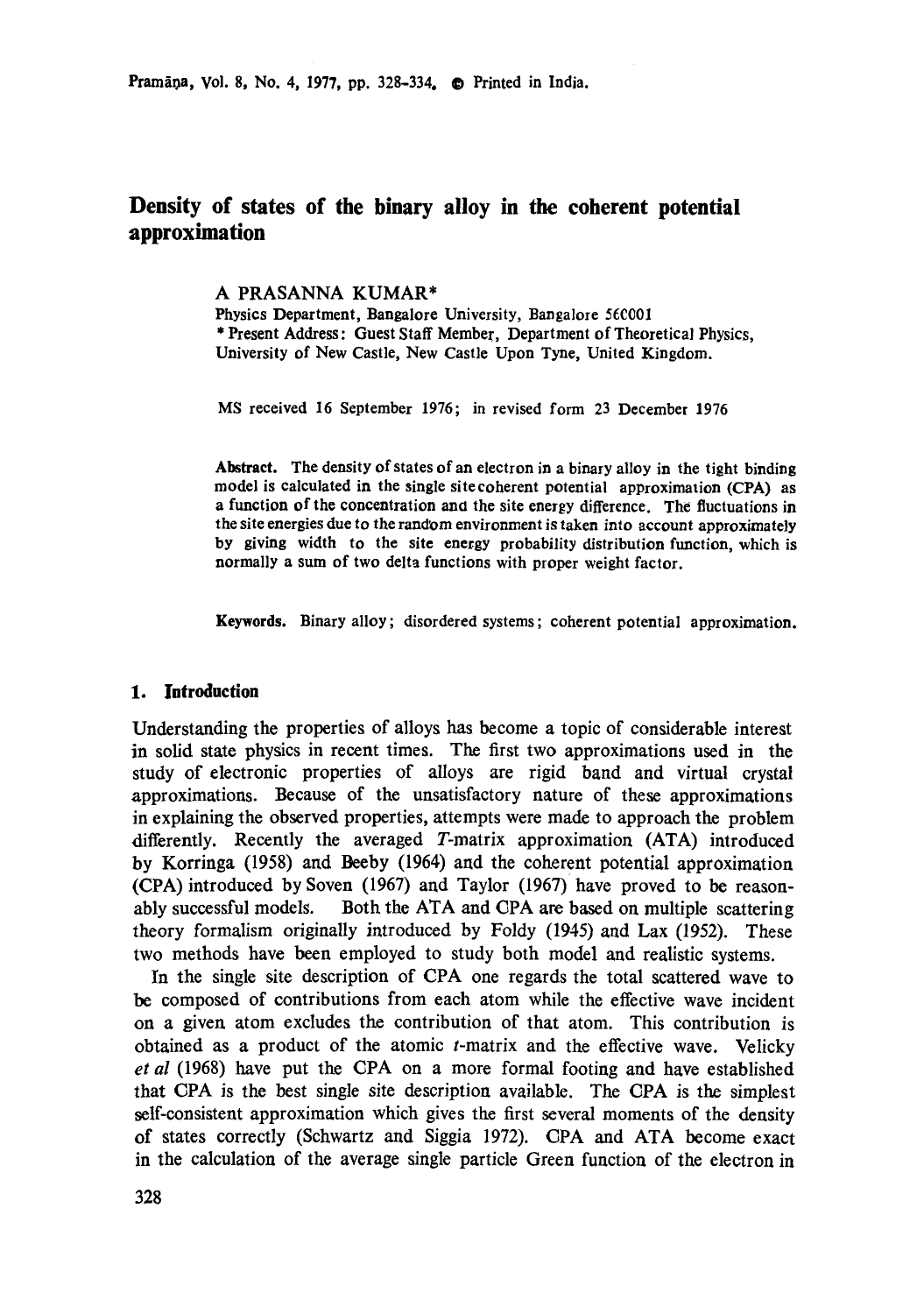the Anderson model when the site energy is distributed randomly with Cauchy-Lorentzian distribution. This result was obtained by Prasanna Kumar and Baskaran (1973) for both ATA and CPA and independently by Bishop (1973) for the CPA case. The CPA has been investigated extensively by several authors and the comprehensive reviews by Elliot et al (1974), Ehrenreich and Schwartz (1976) and Yonezawa and Morigaki (1973) contain details of-the numerous application of GPA and ATA which exist in the literature.

In this paper we present a detailed CPA calculation for the density of states of a modified binary alloy model in which the site energy associated with each component is itself a random variable with a Cauchy-Lorentzian distribution. The site energy distribution is thus a sum of two Cauchy-Lorentzian distributions weighted by the concentrations rather than a sum of two  $\delta$ -functions as usually assumed. It is suggested that this modification accounts phenomenologically for the fluctuations in the environment of a given site which must occur in any real system.

#### **2. The model for binary alloy**

We consider the 2-component alloy to be described in the tight binding representation. The one-electron Hamiltonian in the tight binding representation is given. by.

$$
H = \sum_{n} \epsilon_n C_n^+ C_n + \sum_{m \neq n} V_{mn} C_n^+ C_n
$$
  
\n
$$
\equiv V + H_0
$$
 (1)

where  $C_{\bullet}^{+}$  and  $C_{n}$  are the creation and annihilation operators for the electron in the Wannier orbital centred at the site n. V is the diagonal part and  $H_0$  is the non-diagonal part of the Hamiltonian. The diagonal elements  $\epsilon_n$  are the random atomic energy levels which assume values  $\epsilon_1$ <sup>0</sup> and  $\epsilon_2$ <sup>0</sup> and with respective probabilities  $a_1$  and  $a_2$ , depending on whether an atom of type 1 or 2 occupies the site  $n$ . Since we are essentially dealing with a one body problem, in the absence of any magnetic interaction and magnetic field we omit the spin index in eq. (1). The random variables  $\epsilon$  should be characterised by a suitable probability distribution  $P(\epsilon)$ .  $V_{nm}$  is the interaction or the hopping matrix element between sites  $n$  and  $m$ . The hopping matrix elements are assumed to be independent of the alloy configuration. The operator  $H_0$  may be interpreted as the Hamiltonian of the pure crystal for which

$$
\epsilon_1^0 = \epsilon_2^0 = 0. \tag{2}
$$

We also assume that  $V_{nm}$  is non-zero only for the nearest neighbours and that  $V_{nm}$  is non-random. The distribution of the constituent atoms of the alloy is assumed to be statistically independent so that the probability of finding any one of the types of atoms 1, 2 on an arbitrary chosen site *n* is  $a_1$ ,  $a_2$  respectively. The joint probability distribution  $P(\{\epsilon_n\})$  is given by

$$
P\left(\left\{\epsilon_n\right\}\right) = \prod_{n} p\left(\epsilon_n\right) \tag{3}
$$

where  $P(\epsilon_n)$  is expressed as

$$
P\left(\epsilon_n\right)=\sum_{s=1}^2\ a_s\delta\left(\epsilon_n-\epsilon_s{}^{0}\right)\tag{4}
$$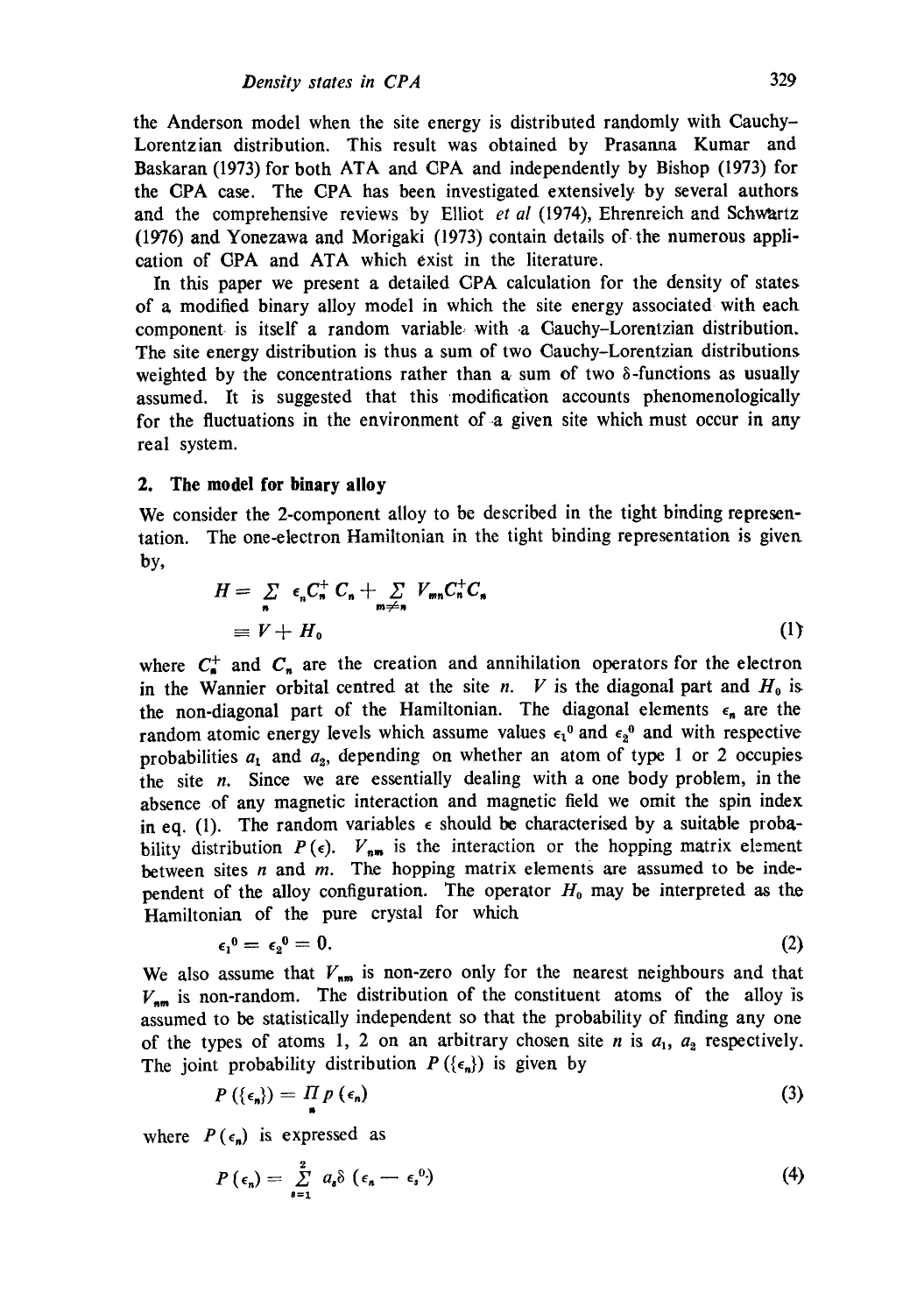with

$$
a_1+a_2=1,
$$

where  $a_1$  is the concentration of type 1 atom and  $a_2 (= 1 - a_1)$  is the concentration of type 2 atom. So far it has been generally assumed that the energy of the orbital can take any one of the energies of the constituent atoms. But, in reality, due to the random environment there will be a spread in the orbital energies. So, in general, the distribution function  $P(\epsilon)$  will not be a sum of  $\delta$ -functions but will be a sum of functions peaked around  $\epsilon_{\epsilon}^{0}$ 's. Thus it takes into account the spread in the energies around the mean values  $\epsilon_{\epsilon}^{0}$ . This approach, to a certain extent, effectively takes into account the fluctuations in the environment of a given site as well as some other perturbations which gives rise to energy spread. For mathematical convenience we assume that  $P(\epsilon)$  is the sum of Cauchy-Lorentzian distributions  $P_L(\epsilon)$  given by,

$$
P_L(\epsilon) = \frac{1}{\pi} \left( \frac{\Gamma}{\epsilon^2 + \Gamma^2} \right). \tag{5}
$$

The expression for  $P(\epsilon)$  becomes

$$
P(\epsilon) = \frac{1}{\pi} \sum_{s=1}^{2} \frac{a_s \Gamma_s}{(\epsilon - \epsilon_s^0)^2 + \Gamma_s^2}, \tag{6}
$$

where  $\Gamma_1$  and  $\Gamma_2$  are the half width of the distributions.

The density of states of the binary alloy can in principle be calculated by using the CPA.

The electronic properties of the binary alloy can be discussed most simply in terms of the single particle Green function  $\langle n | G(E) | m \rangle$  which is the configuration space representation of the operator

$$
G(E) = (E - H)^{-1} = (E - H_0 - V)^{-1}
$$
\n(7)

 $G(E)$  depends on the occupancies of all sites of the alloy. This dependence of  $G(E)$  is removed by performing an ensemble average. We also define,

$$
G^{0}(E) = (E - H_{0})^{-1}
$$
\n(8)

 $G(E)$  may be used to define the self-energy  $U(E)$ ,

$$
\langle G(E) \rangle = (E - H - U(E))^{-1} \tag{a}
$$

 $U(E)$  is in general complex and non-Hermitian. Here " $\langle \ldots \rangle$ " denotes the averaging with respect to the random site energies. Our main task then is to calculate  $\langle G(E) \rangle$  which is done here by employing the self-consistent CPA.

## **3. Density of states of the two component (binary) alloy: CPA model**

For convenience we choose  $\epsilon_1^0 = C/2$  and  $\epsilon_2^0 = -C/2$ . The two distributions are centred at energies  $C/2$  and  $-C/2$  from the origin as shown in figure 1. In this model, the variation in  $C$  corresponds to the variation in site energy and the variation in the height of the distribution corresponds to the change in the concentration. By varying C the overlap of the two distributions can be altered.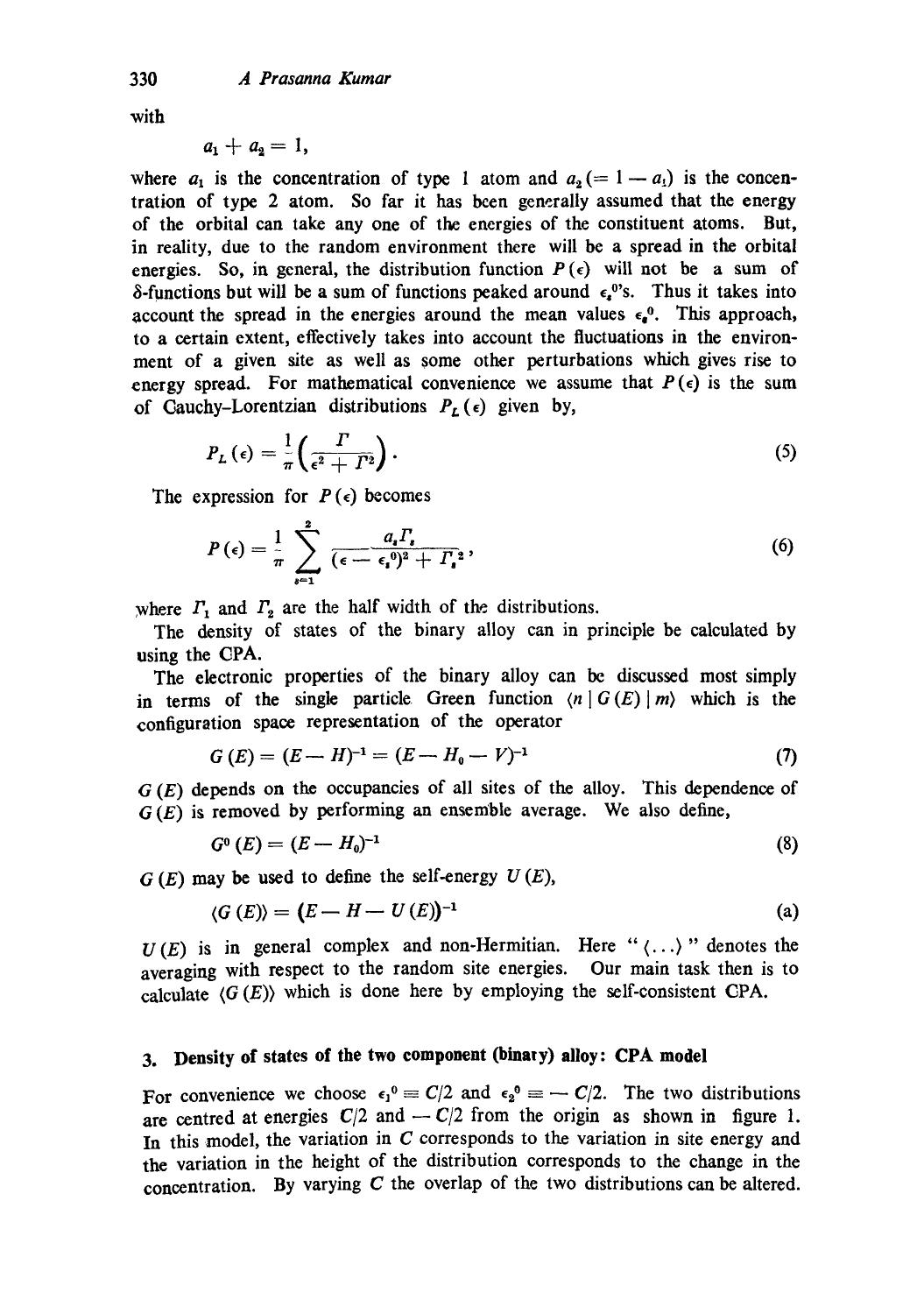

Figur<sup>3</sup> 1. Two-component (binary) alloy.

Thus we specify the alloy completely by  $\Gamma$ ,  $\alpha$  and  $\alpha$ . These are our input variables. What we need is  $\langle G \rangle$  and it is calculated self-consistently in the CPA as follows. Consider the Dyson equation,

$$
G = \bar{G} + \bar{G}T\bar{G}
$$
 (10)

where  $T$  is the total scattering matrix (T-matrix) defined as

$$
T = \sum_{n} T_n, \quad T_n = t_n (1 + \bar{G} \sum_{n \neq m} T_n). \tag{11}
$$

Here

$$
t_n = \frac{\epsilon_n - U}{-\left(\epsilon_n - U\right)\vec{G}}
$$
 (12)

is the T-matrix corresponding to the *n*th site. We want to find  $G$  self-consistently such that  $\langle T \rangle = 0$  (which implies that  $\langle G \rangle = \overline{G}$ ). In the single site CPA we write,

$$
\langle t_n \sum_{n \neq m} T_m \rangle \approx \langle t_n \rangle \sum_{m \neq n} (T_m). \tag{13}
$$

Therefore

$$
\langle T \rangle = \sum_{m} (T_m) \approx \sum \langle t_n \rangle (1 + \langle G \rangle \sum_{m \neq n} \langle T_m \rangle). \tag{14}
$$

In the CPA the density of states of the binary alloy model is calculated by expliciting the condition  $\langle t_n \rangle = 0$ . We therefore have,

$$
\langle t_n \rangle = \int_{-\infty}^{\infty} \frac{\epsilon - U}{1 - (\epsilon - U) \langle G \rangle} P(\epsilon) d\epsilon = 0.
$$
 (15)

The explicit dependence of  $U$  and  $G$  on  $E$  is omitted for brevity. In the case of the binary alloy we consider  $P(\epsilon)$  to be given by,

$$
P\left(\epsilon\right) = \frac{1}{\pi} \left( \frac{a_1 \Gamma_1}{\left(\epsilon + \frac{C}{2}\right)^2 + \Gamma_1^2} + \frac{a_2 \Gamma_2}{\left(\epsilon - \frac{C}{2}\right)^2 + \Gamma_2^2} \right) \tag{16}
$$

where  $a_1$  and  $a_2$  are the concentrations of the two species and C is the separation between the two sites energies. Substituting for  $P(\epsilon)$  eq. (15), we get,

$$
\langle t_{\mathbf{a}}\rangle = \frac{1}{\pi} \int_{-\infty}^{+\infty} \frac{(\epsilon - U)}{1 - (\epsilon - U)\langle G\rangle} \left( \frac{a_1 \Gamma_1}{\left(\epsilon + \frac{C}{2}\right)^2 + \Gamma_1^2} + \frac{a_2 \Gamma_2}{\left(\epsilon - \frac{C}{2}\right)^2 + \Gamma_2^2} \right) d\epsilon = 0.
$$
\n(17)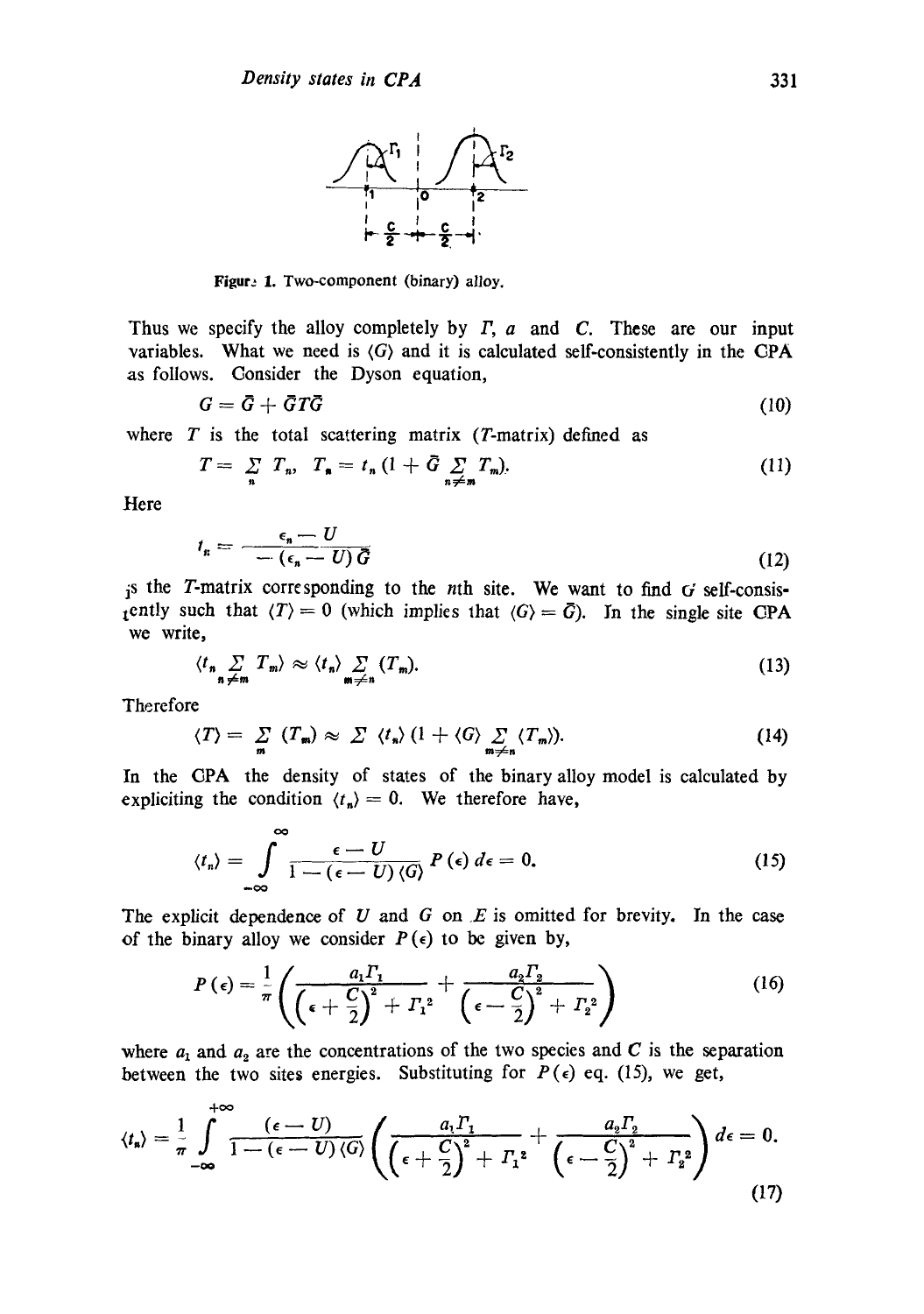The above integral can be performed by the contour integration method (Lloyd 1969). Using the general analytic properties of  $U$  and  $G$ , we get

$$
U^{2}(G) + U(1 - i\Gamma_{1} \langle G \rangle - i\Gamma_{2} \langle G \rangle) + i(\Gamma_{1}a_{1} - \Gamma_{1} - \Gamma_{2}a_{2})
$$
  
+ 
$$
\left(\frac{C}{2} - Ca_{2} - \Gamma_{1}\Gamma_{2} \langle G \rangle - \frac{iC \langle G \rangle}{2} [\Gamma_{1} - \Gamma_{2}] - \frac{C^{2} \langle G \rangle}{4}\right) = 0.
$$
 (18)

This is a quadratic equation which can easily be solved for  $U$ . We consider the semicircular band case, for which

$$
G_{\mathfrak{g}}=2/B^2(E-\sqrt{E^2-B^2}).
$$

Now  $U$  is also given by (Browers 1971)

$$
U = E - \frac{1}{\langle G \rangle} - \frac{\langle G \rangle B^2}{4},\tag{19}
$$

where 2B is the band width.

Using  $(18)$  and  $(19)$  we can get an expression for  $G$ .

$$
\langle G \rangle^3 \left( \frac{B^2}{4} \right) + \langle G \rangle^2 B^2 \left( i \Gamma_1 + i \Gamma_2 - 2E \right) \n+ \langle G \rangle \left[ 4B^2 - 4E \left( i \Gamma_1 + i \Gamma_2 \right) - 4 \Gamma_1 \Gamma_2 + 2Ci \left( \Gamma_1 - \Gamma_2 \right) + B^2 - C^2 \right] \n+ \langle 4i \Gamma_2 - 4ia_2 \Gamma_1 + ia_2 \Gamma_2 - 4E + 4Ca_2 - 2C \rangle = 0.
$$
\n(20)

The density of states is given by,

$$
\rho(E) = -\frac{1}{\pi} \mathfrak{g}_m \langle G(E + i\omega) \rangle. \tag{21}
$$

Figures (3), (4), (5) give the density of states of the binary alloy computed from (20). For comparison we have reproduced the curves of Schwartz *et al* (1971) (figure 2) where they have calculated the density of states in the CPA and ATA. The



Figure 2. Comparison of the density of states calculated in the coherent potential approximation and the averaged T-matrix approximations (from Schwartz et al 1971).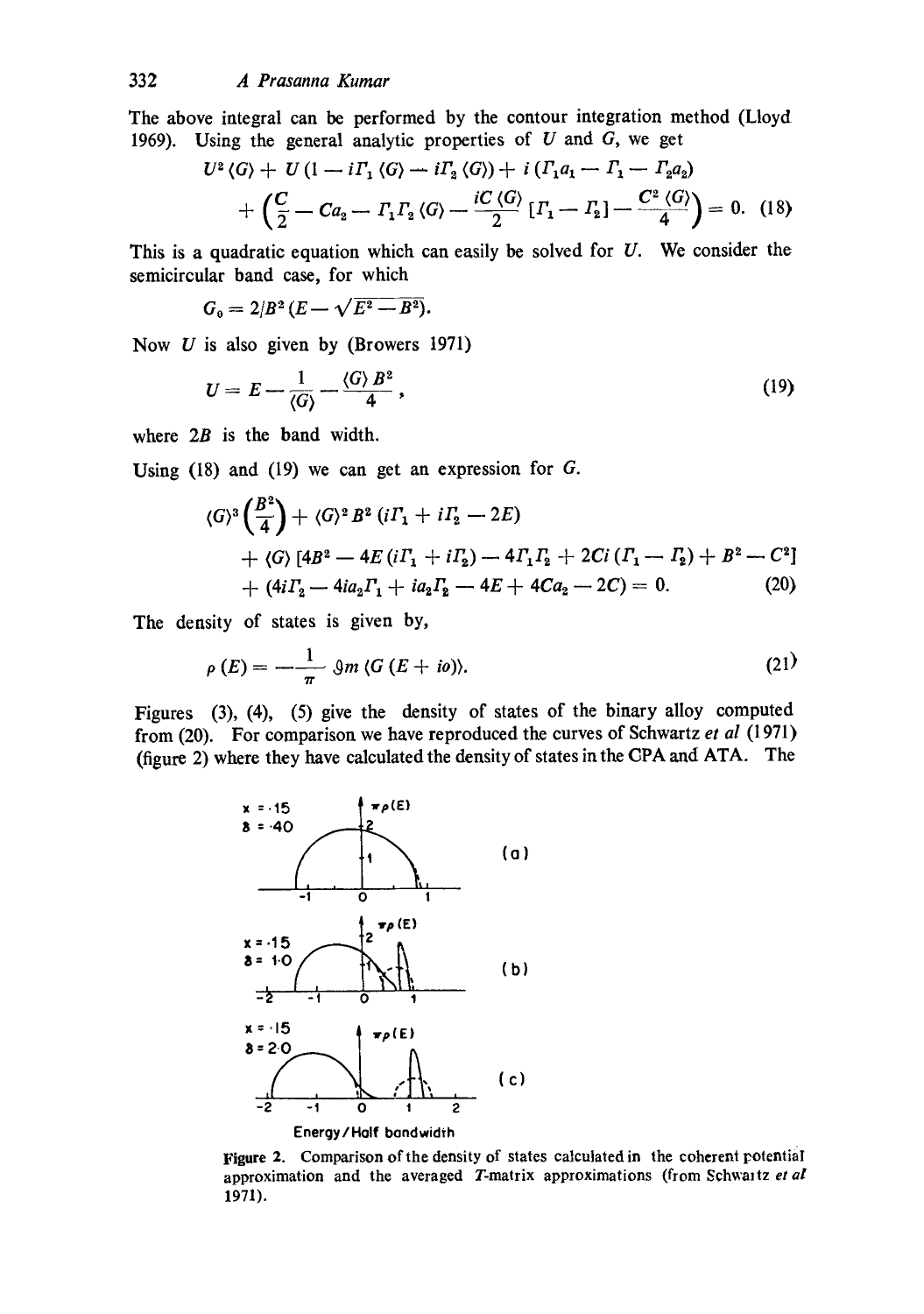

Figures 3-5. Density of states of the binary alloy in the CPA,